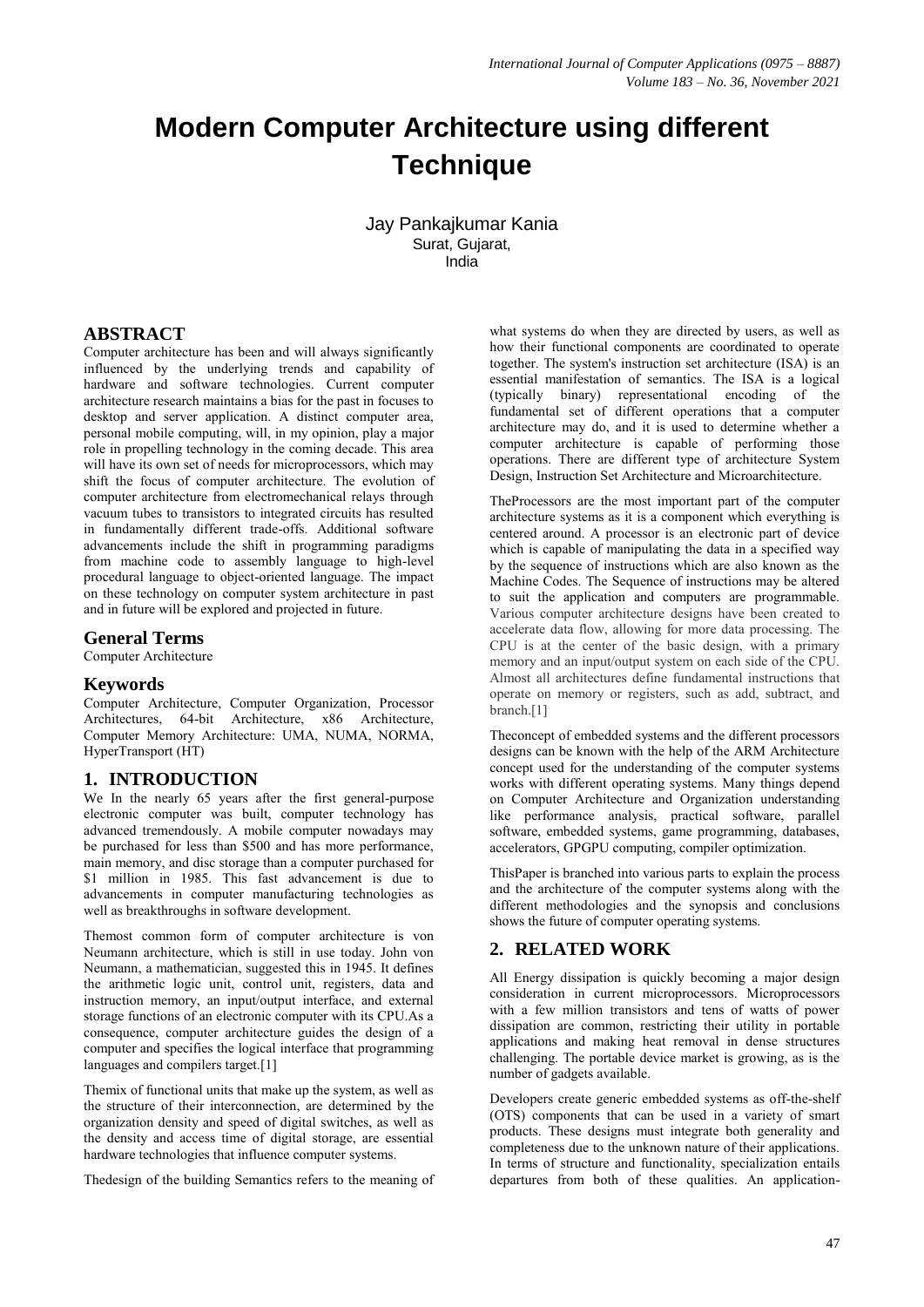specific system or a procedure is the product of extreme specialization.[2]

In spite of the fact that there have been exploratory computer architectures, the von Neumann design proceeds to be the common engineering for computers. It is critical that in a field where innovative changes are so quick that the general computer engineering is essentially unaltered since 1951.Today's CISC and RISC designs are consistent with the wide characteristics that characterize a von Neumann computer.

Computer architectures describe the methods of interconnection for a computer's hardware parts, as well as the manner of information flow and process shown. Various computer design configurations are being created to speed up the transfer of information, allowing for more processing. The central processor is at the centre of the basic architecture, with a primary memory and an input/output system on each side of the central processor. In the future, low-density construction will be promoted. Various alternative computing structures are projected. Brownian computers enable the flight of element particles to follow a stochastic process through the device, the speed of computation (and dissipation) being proportional to the gradient of Associate in Nursing applied force.[3]

The program in programming language adheres to the oneline principle for a single command. every instruction will incorporate many elements (fields), specifically the Label half, the mnemonic half, the quantity half which might be over one and therefore the last half is that the comment section.To tell apart every of those elements, The subsequent partial provisions area unit made:[3]

- 1. Each half is separated by an area or TAB, particularly for quantity's that area unit over one each operand separated by commas.
- 2. These elements don't need to all get on a line, if there's one half that's not there, then a space or TAB as a section extractor should still be written.
- 3. The label half is written ranging from the primary letter of the road, if the road doesn't contain label, then the label is replaced with an area or TAB, that is, as an extractor between the label half and therefore the mnemotechnical half.

The label represents the program-memory number of the instruction on the corresponding line. At the time of writing the JUMP instruction, this label is written in the operand to indicate the designated program-memory number. As a result, the Label always reflects the program memory number and must appear at the start of the instruction line. Besides Label, there is also a symbol, which is a name to represent a particular value and the value represented can be anything, not necessarily a program-memory number.

Symbol is written in the same way as Label, it must start at the first letter of the instruction line. Mnemonic (meaning something that is easy to remember) is a command abbreviation, there are two kinds of mnemonics, namely mnemonics which are used as instructions to control the processor, for example ADD, MOV, DJNZ and so on. There is also a mnemonic that is used to regulate the work of the Assembler program, for example ORG, EQU or DB, the mnemonic to regulate the work of the Assembler program is

called an 'Assembler Directive'.

The operand is the part that lies behind the mnemonic part, which is a trap for the mnemonic. If an instruction is likened to a command sentence, then the mnemonic is the subject (verb)and the operand is the object (noun) of the command sentence. Depending on the type of instruction, the operand can be any number of things. In the JUMP instruction.[4]

The operand is in the form of a label representing the memory number of the intended program, for example Start, in instructions for data transfer / processing, the operand can be a symbol that represents the data, for example ADD A, # Offset Many instructions whose operands are registers of the processor, for example MOV A, R1. There are even instructions that don't have an operand, for example, RET. Comments are part that just as a note, do not affect the processor nor affect the work of the Assembler program, but this section is very important for documentation purposes.

# **3. METHODOLGY**

# **3.1 Computing Systems Architecture**

A computer system is essentially a machine that automates complex operations. It should maximize performance and reduce costs also as power consumption. The different components within the computing system Architecture are Input Unit, Output Unit, Storage Unit, Arithmetic Logic Unit, Control Unit etc.

A microprocessor may be a processor implemented (usually) on one, microcircuit. With the exception of certain big supercomputers, virtually all current processors are microprocessors, and the two names are frequently used interchangeably. Common microprocessors in use today are the Intel Pentium series, Freescale/IBM PowerPC, MIPS, ARM, and therefore the Sun SPARC, among others. A microprocessor is usually also referred to as a CPU (Central Processing Unit).

Microcontrollers are integrated circuits with a CPU, memory, and specific I/O devices that are designed for use in embedded systems. Buses that are part of the same integrated circuit link the CPU and its I/O. Microcontrollers are available in a broad range of sizes and forms. [5]

They vary from the tiniest PICs and AVRs to integrated PowerPC processors with built-in I/O.[5]

The data is sent from the input unit to the ALU. The calculated data also flows from the ALU to the output unit. Data is continually sent from the storage unit to the ALU and back. All of the other components, as well as their data, are controlled by the control unit.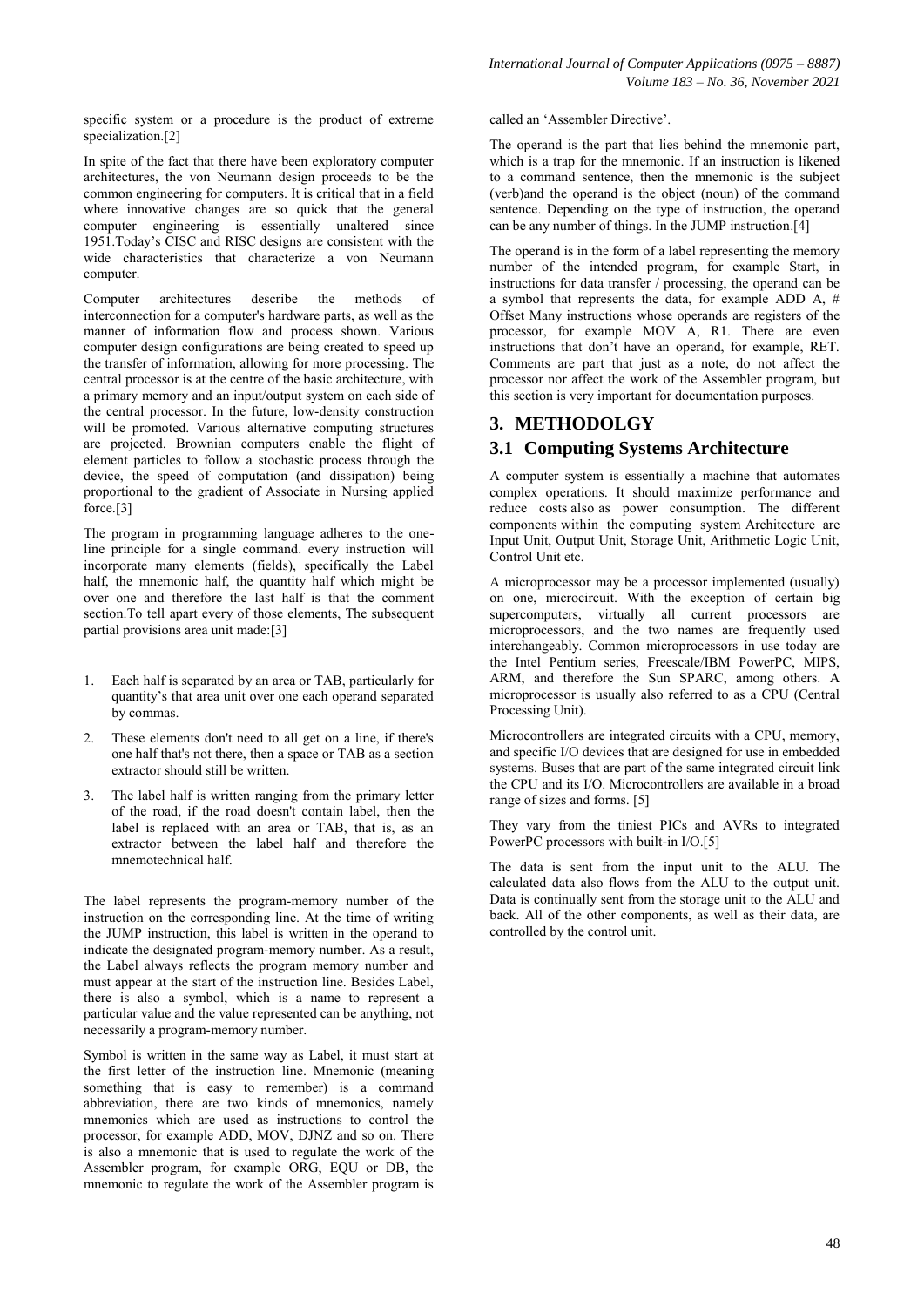

#### **Figure 1: Block diagram of a basic uniprocessor CPU**

Details about all the computer system units are  $-[6]$ 

### *3.1.1 Input Unit*

The input unit provides data to the pc system from the surface. So, basically it links the external environment with the pc. It receives data from input devices, transforms it to machine language, and feeds it into the computer system. The most popular input devices include keyboards, mice.

### *3.1.2 Output Unit*

The output unit displays the outcomes of computer processes to users, i.e., it connects the computer to the outside world. The majority of the output data is in the form of audio or video. Monitors, printers, speakers, and headphones are examples of output devices.

### *3.1.3 Storage Unit*

A storage unit is a collection of computer components that are used to store data. It has historically been split into two categories: primary storage and secondary storage. Primary storage, often known as main memory, is the memory that the CPU has direct access to. The CPU does not have direct access to secondary or external storage. Before the CPU may use data from auxiliary storage, it must be transferred to the first storage. Secondary storage retains an enormous quantity of knowledge indefinitely.

### *3.1.4 Arithmetic Logic Unit*

The arithmetic logic unit performs all computations connected with the computer system. It is capable of performing operations such as addition, subtraction, multiplication, and division. When computations must be done, the control unit transmits data from the storage unit to the arithmetic logic unit. The central processing unit is made up of the arithmetic logic unit and therefore the control unit.

### *3.1.5 Control Unit*

This unit, which controls all of the opposing units of the computer system, is known as the "central systema *nervosum"*. It moves data across the computer as needed, including from the storage unit to the central processor unit and vice versa.

The control unit also specifies how the memory, input/output devices, and arithmetic logic unit should operate.

# **3.2 Conversionof High-level Language to Machine Code**

The procedures for converting a program from a high-level language to machine code and then running it. A compiler initially converts the high-level code to assembly code. The assembler translates assembly code to machine code and stores it in an object file.



**Figure 2: High level code flow diagram**

To create a full executable program, the linker mixes machine code with code from libraries and other files, determining the correct branch addresses and variable locations. Most compilers, in practice, complete all three phases of compilation, assembly, and linking. Finally, the program is loaded into memory and executed by the loader.[7]

# **4. ARCHITECTURE (64-BIT)**

A 32-bit architecture allows an application to access up to 232 bytes (4 GB) of memory directly. The shift to 64-bit architectures, which can access huge quantities of memory, was spearheaded by large computer servers. Eventually came personal computers, and then mobile gadgets. 64-bit architectures can also be quicker in some cases since they can transfer more data with a single instruction.

Many architectures merely increased the size of their generalpurpose registers from 32 to 64 bits, but ARMv8 added a new instruction set to help with peculiarities. For complicated applications, the traditional instruction set lacks adequate general-purpose registers, necessitating expensive data transfer between registers and memory.Keeping the PC in R15 and the SP in R13 makes the processor implementation more difficult, because applications frequently require a register with the value 0.[8]

The ARMv8 instructions are still 32 bits long, and the instruction set resembles that of ARMv7, albeit with a few flaws fixed. The register file in ARMv8 has been increased to 31 64-bit registers (named X0–X30), and the PC and SP are no longer included in the general-purpose registers. The link register is designated by the number X30.

It's worth noting that there is no X31 register; instead, the zero register (ZR) is hardwired to 0. Loads and stores always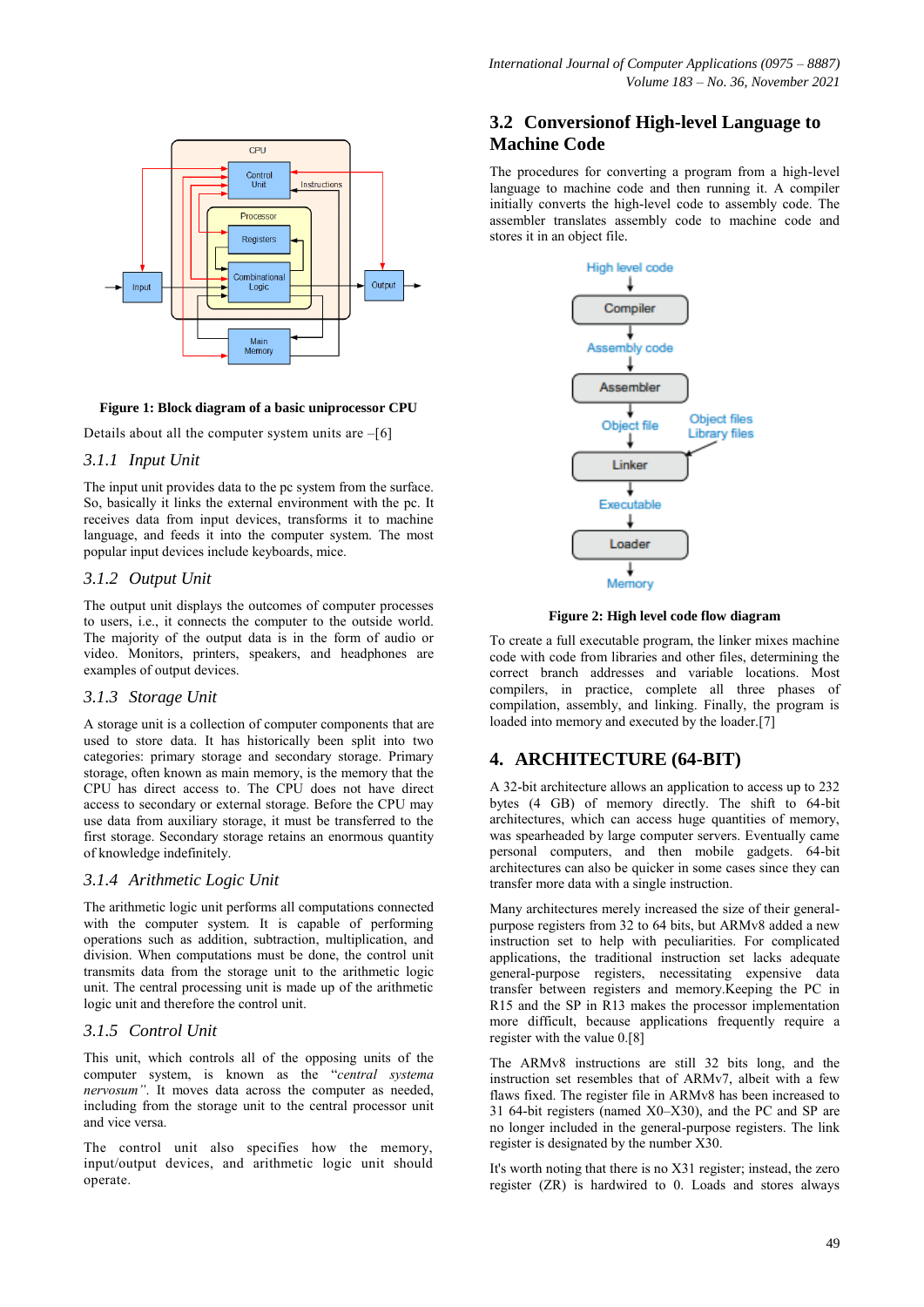utilize 64-bit addresses, but data-processing instructions can work with 32-bit or 64-bit values. The condition field is deleted from most instructions to create way for the additional bits used to define source and destination registers.

Branches, on the other hand, can still be conditional. ARMv8 significantly improves exception handling, increases the amount of advanced SIMD registers, and includes cryptographic instructions for AES and SHA. The instruction encodings are complicated and do not fit neatly into a few categories.

ARMv8 processors start up in 64-bit mode after a reset. By changing a bit in a system register and raising an exception, the CPU can switch to 32-bit mode. When the exception is thrown, it switches back to 64-bit mode.[9]

Some 64-bit architectures, like x86-64, have more generalpurpose registers than 32-bit ones (although this is not due specifically to the word length). Because the processor does not have to acquire data from the cache or main memory if the data can fit in the available registers, tight loops can run much faster

64-bit Architecture high level code example:

```
int a, b, c, d, e;
for (a = 0; a < 100; a++)
{
   b = a;
  c = b;
   d = c;
   e = d;
}
```
If a processor can only retain two or three values or variables in registers, it will have to transfer some data between memory and registers to process variables d and e as well; this is a time-consuming operation. A processor with enough registers to retain all values and variables can loop over them without having to transfer data between registers and memory for each iteration.

The major drawback of 64-bit architectures is that the same data takes up more memory space in comparison to 32-bit systems (due to longer pointers and possibly other types, and alignment padding). This raises a process's memory needs, which might have an impact on how efficiently the processor cache is used.

One approach to deal with this is to keep a partly 32-bit model, which is often effective. The z/OS operating system, for example, follows this strategy by forcing program code to be stored in 31-bit address spaces (the high order bit is not utilized in address computation on the underlying hardware platform), whereas data objects can be stored in 64-bit areas.

ARMv8 processors start up in 64-bit mode after a reset. By changing a bit in a system register and raising an exception, the CPU can switch to 32-bit mode. When the exception is thrown, it switches back to 64-bit mode.

#### **5. X86 ARCHITECTURE**

x86 architecture microprocessors are used in almost all personal computers nowadays. x86, often known as IA-32, is a 32-bit architecture created by Intel. AMD also sells microprocessors that are compatible with the x86 architecture.

The x86 architecture has a complicated history that dates back to 1978, when Intel released the 16-bit 8086 CPU. For IBM's initial personal computers, the 8086 and its cousin, the 8088, were chosen. Intel released the 32-bit 80386 microprocessor in 1985, which was backward compatible with the 8086, allowing it to execute software designed for older PCs. x86 processors are CPU architectures that are compatible with the 80386. x86 processors such as the Pentium, Core, and Athlon are well-known.

Over the years, several departments at Intel and AMD have crammed more instructions and capabilities into the outdated architecture. The end product is considerably less attractive than ARM. However, because software compatibility trumps technological beauty, x86 has been the de facto PC standard for more than two decades. Every year, over 100 million x86 processors are sold. This massive market supports more than \$5 billion in annual research and development to keep the processors developing.

A Complex Instruction Set Computer (CISC) architecture is exemplified by the x86 architecture. Unlike RISC systems like ARM, each CISC instruction may perform more work. CISC architectures often require fewer instructions in program.

When RAM was much more costly than it is now, the instruction encodings were chosen to be more compact in order to preserve memory; instructions are varying in length and are frequently fewer than 32 bits. Complicated instructions are more complex to decipher and execute at a slower rate as a result.



**Figure 3: x86 Architecture**[10]

The x86 architecture is discussed in this section. The objective isn't to turn you become an x86 assembly language programmer, but to highlight some of the parallels and differences between the two architectures.

# **6. ALGORITHMIC PARALLELISM**

Task/process parallelism can boost a computer's throughput by allowing more tasks/processes to be performed in the same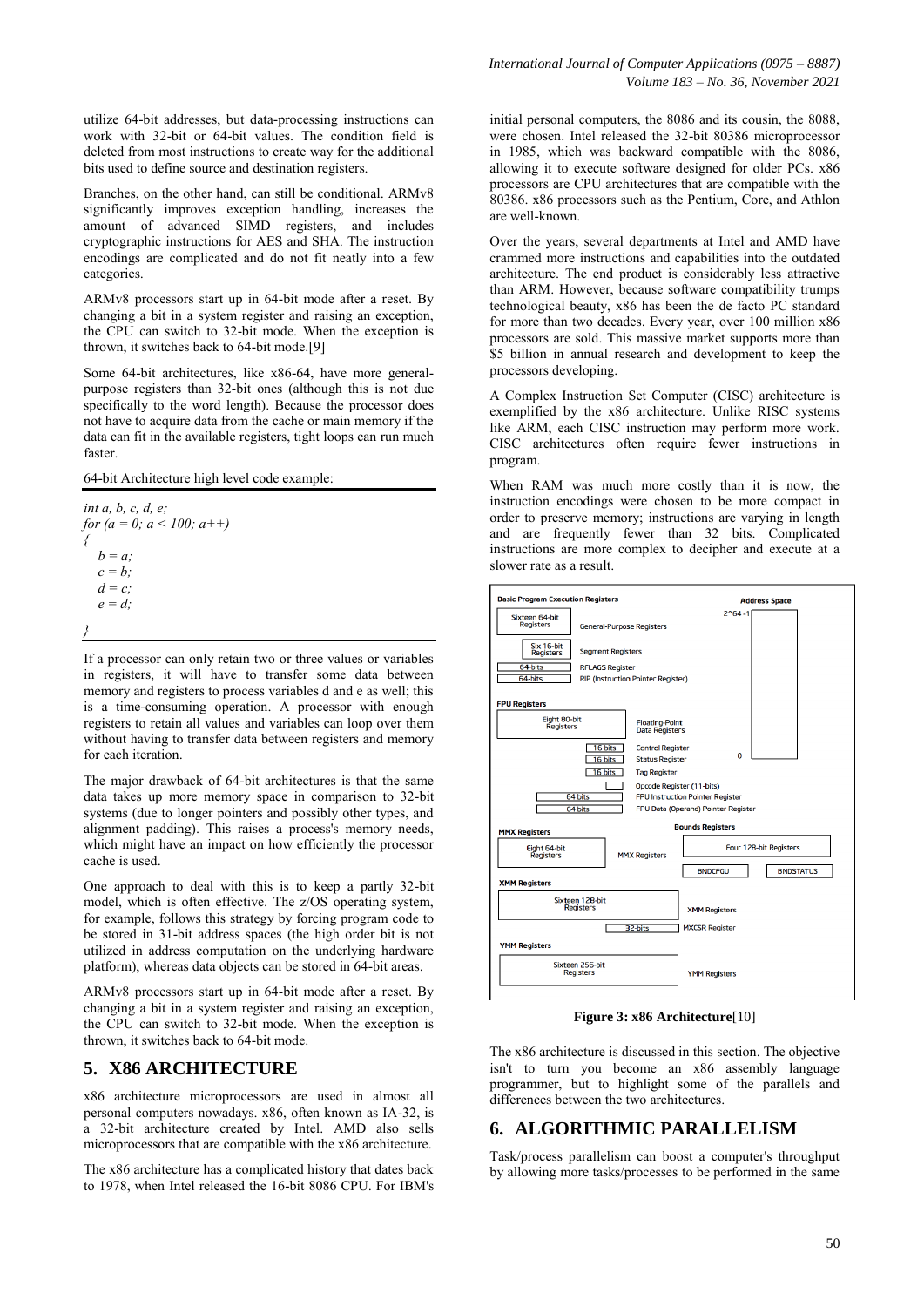amount of time. Algorithmic parallelism aims to reduce the time it takes to solve a single issue or job, yet it may actually reduce throughput. Algorithmic parallelism entails revisiting the underlying methods used to solve a problem on a computer in order to devise a new technique that can be efficiently divided across multiple separate processors to work on the problem simultaneously.

The degree of sharing necessary between processors is the basic limit of parallelism and scalability. Sharing can occur at the instruction, data, or I/O levels. Sharing can also occur in actual implementations because buses, cache lines, or other implementation artefacts are shared across processors but are not sharing limitations imposed by the algorithms.[11]

# **7. COMPUTER MEMORY ARCHITECTURE**

Three techniques are being used in computer system design to decrease the amount of sharing at the hardware level while still providing an efficient environment for the present state of the art in applications and operating systems. Uniform memory access (UMA), non-uniform memory access (NUMA), and no remote memory access (NoRMA) are the names given to these three types of multiprocessors.

# **7.1 Uniform Memory Access**

This is the sharing paradigm used by the majority of commercially successful symmetric multiprocessors (SMPs). They are distinguished by all processors having equal access to all memory and I/O. They generally run a single copy of the operating system that has been modified to utilize parallelism and to offer users and all uniprocessor program the impression of a uniprocessor.

While UMA MP technology is fairly established, it does have certain limitations when it comes to using algorithmic parallelism. Because memory, I/O, and OS are all shared by all CPUs, there is a large degree of implicit sharing, limiting the scalability of these systems. This issue simply worsens when the speed of each individual CPU increases. Additional hardware improvements will be made to speed up instances when the algorithms themselves need sharing. Despite these heroic attempts, the scalability limit of UMA systems will remain in the low double digits.[13]

UMA MP systems suffer from system dependability issues in addition to performance scaling issues. Because memory, I/O, and the operating system are shared by all processors, any failure in any component has a significant probability of bringing the entire system down. As a result, lowering the degree of sharing can enhance a system's availability.

# **7.2 Non-Uniform Memory Access**

NUMA machines share a shared address space among all processors, memory, and I/O; nevertheless, access time from any particular processor to parts of the system's memory and I/O is noticeably longer. Memory and I/O with the quickest access time are sometimes referred to as "local" to that CPU. Memory and I/O that is located further away is referred to as "global" or "remote."

NUMA designs will work well as long as most resources can be accessed locally. In reality, in NUMA systems, the average proportion of distant accesses is the ultimate determinant of scalability. As a result, the scalability of NUMA systems is heavily dependent on the application's and operating system's capacity to decrease sharing.

Non-shared data (or instructions) exist exclusively locally by default. The difficulty is in decreasing the amount of data that is updated and read by several processors. This migration necessitates the relocation of the related local data. Because the operating system and hardware are attempting to control this at run time using just run-time data. There are two ways to designing an operating system for NUMA systems. The initial step is to adapt an operating system built for UMA machines to handle memory replication and remote/local optimizations. Many operating system functions will eventually be replicated to more distributed ways, such as having local task dispatch queues coordinated by an overarching global task dispatch.[12]

This method has the advantage of beginning from a design position where no sharing occurs and gradually adding sharing and collaboration through global services as needed. The disadvantage is that because not all services are global, migrating from UMA machines is difficult. Furthermore, upgrading the operating system to allow it to collaborate on global resource control is typically not straightforward.

# **7.3 No Remote Memory Access**

Memory, I/O, and operating system copies are not shared between NORMA computers. Individual nodes in a NORMA machine communicate with one another via transmitting messages. High performance NORMA machines concentrate on increasing communication bandwidth and latencies between nodes, particularly at the application level.[14]

Global services and resource allocation are supplied by a layer of software that coordinates the operations of the many copies of the operating system, similar to the second method stated for NUMA operating system design. From a hardware standpoint, the NORMA method is clearly the most scalable, and it has shown this capacity for applications that have been designed to have restricted sharing as well. Most apps, however, have yet to make this change. NORMA machines are beginning to offer "remote memory copy" capabilities to aid in this complex process and enhance performance.

Both machines are made up of nodes having local memory and I/O that are linked to other nodes through a fabric. Data is transmitted from one node to another in a NUMA computer when a cache miss to a distant node occurs. Data is transmitted between nodes in a NORMA machine at the request of an application (with a PUT or GET command).

The essential distinction is whether the transfer was started by hardware (a NUMA cache miss) or software (a NORMA PUT/GET). Because of these commonalities, several current research efforts are aiming to develop computers that can support both at the same time.

# **8. HIGH PERFORMANCE COMPUTING SYSTEM ARCHITECTURE**

Initially, most HPC systems were built using specialized hardware. By the late 1990s, HPC system designers realized that utilizing huge arrays of off-the-shelf processors might enhance performance and save time to deployment. HPC system designs, as well as some of the most recent HPC system architectures based on huge compute arrays, sometimes known as massively parallel computing, are discussed.[15]

# **8.1 Large Compute Nodes**

Cray computers were built in the shape of a circular rack, with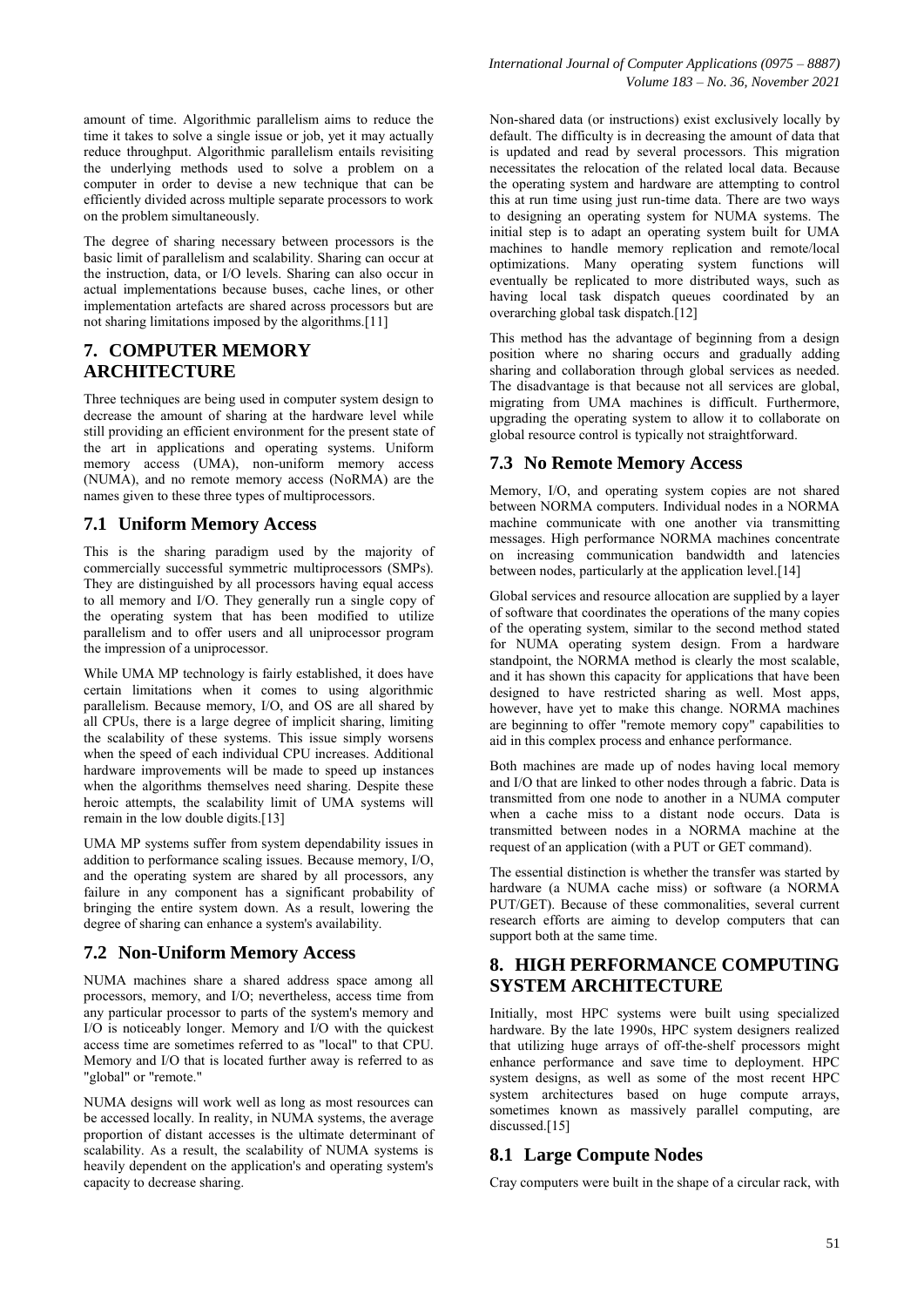the circuit board connectors near to each other in the middle of the ring to decrease cable lengths and, hence, signal propagation delays. Rather than the bigger high-density CMOS processor chips that were available in the early 1980s. Throughout the 1990s, other firms, such as Convex Computer Corporation, were creating high-performance computers employing huge processor boards constructed with various types of GaAs gate arrays.

These high-performance processors were assembled on a huge board to create the functional components of a computing node, with each system having several racks of these boards. However, the days of building supercomputers from a few big high-performance computing nodes came to an end in the late 1990s, as new techniques based on massive arrays of off-theshelf CPUs came to the fore.<sup>[18]</sup>

### **9. HYPER TRANSPORT**

In 2001, numerous firms, including AMD, Apple, and NVIDIA, created the Hyper Transport (HT) Consortium, and by 2003, many new products, including devices from AMD and others, had appeared implementing this new interface standard.

The same year, the HT Consortium published a standard for multiprocessor communication on a CPU board through an interconnect mechanism known as a system bus. This HT bus is a point-to-point connection that uses 2-32 bits per link and has a throughput of up to 51.2G data per second.



**Figure 4: Hyper transport links for data transport between CPU set and I/O devices**[17]

To transport data between devices, HT employs packets, which are made up of several 32-bit words. Packets are tiny and contain a command field as well as additional optional fields such as address information and data. Because the packet overhead is kept minimal, the connection bandwidth may be effectively utilized.[16]

Software is a critical component of HPC. Massive parallel processing necessitates close coordination between all of the computing capabilities in the array, and it is here that software programmers spend the most of their effort optimizing code. One important aspect of their work is to maximize data transmission between computer nodes via the switch fabric.

MPI offers an application programming interface (API) that contains the syntax and semantics for core library functions that allow various forms of communications between routines running on individual processors or processor cores. Although communication can take place between process pairs, MPI

also enables gather and reduce operations, as well as graphlike logical procedures and other monitoring and control activities.[17]

OEMs creating big parallel computers can use MPI to give their customers with higher level distributed communication procedures. MPI is a higher layer protocol that operates on top of lower layer protocols like sockets and TCP/IP.

# **10. CONCLUSION**

The challenges related to building higher and higher architectures are continuously there. The ever-increasing performance and decreasing prices, make computers a lot and more cost-effective and, in turn, accelerates extra software system and hardware developments that fuel this method even a lot. As new architectures come up, a lot of refined algorithms are run on them, and these algorithms keep stringent a lot of, and the method continues.

Computer designs have developed to maximize the use of underlying hardware and software technologies to attain higher levels of performance. By leveraging the growth in density of digital switches and storage, computer performance has improved faster than the underlying improvement in performance of the digital switches from which they are constructed.

Parallelism at three levels has been used: instruction-level parallelism, task/process-level parallelism, and algorithmic parallelism. These three levels of parallelism are not mutually exclusive and will most likely be utilized in tandem to increase system performance in the future.

Assembly language may be a low-level artificial language employed in programming computers, microprocessors, small controllers, and different programmable devices. Assembly language implements the illustration of code within the kind of symbols that area unit relatively more graspable to humans. programming language typically supports specifically for one or several specific sorts of pc architectures. As such, the movability of the assembly language cannot match different high-level programming languages.

The Computer Architecture helps the operating systems to work accordingly and manages the system architecture of the various kind of methodologies which are used for the betterment of the Work-Flow for different combinational optimization scenarios and the use of higher-level operating systems. The different scenarios are explained in the methodology of the research paper.

### **11. FUTURE WORK**

Computer Architecture is the field that designs computers, which sets the establishment for the whole IT industry. One space of huge freedom in computer design is the manycore challenge. The objective is to connect computers that make it simple to compose programs that are productive, convenient, right, and scale as the quantity of centers per microchip increments – as simple as it has been to compose programs for conventional PCs. On the off chance that this innovation permits programming to utilize numerous straightforward force productive centers rather than a solitary force hungry center, this will reset the establishment for the IT business for basically the following 30 years.

A new opportunity has been created for a new computer architecture that improves computer security and privacy, which causes error in the IT field. Computer engineers could